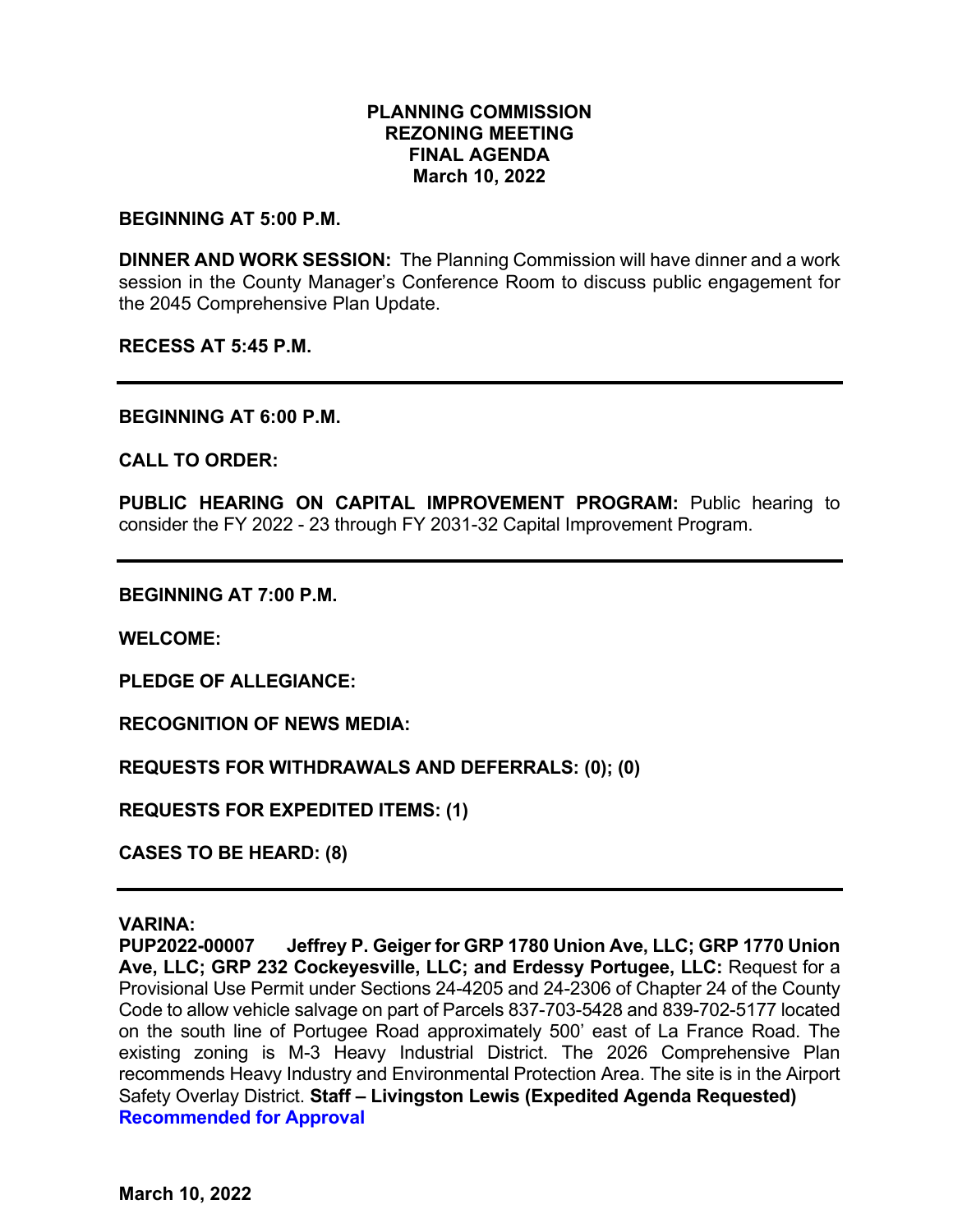## *(Deferred from the February 10, 2022 Meeting)*

**REZ2022-00008 Jon Beckner:** Request to conditionally rezone from B-1 and B-3 Business District to B-3C Business District (Conditional) Parcel 823-722-8996 containing 0.295 acres located on the west line of E. Nine Mile Road (State Route 33) approximately 30' north of its intersection with S. Oak Avenue. The applicant proposes automobile sales. The use will be controlled by zoning ordinance regulations and proffered conditions. The 2026 Comprehensive Plan recommends Commercial Concentration. The site is located in the Airport Safety Overlay District and in the Enterprise Zone. **Staff – Seth Humphreys Recommended for Approval**

## **BROOKLAND:**

# *(Deferred from the February 10, 2022, Meeting)*

**Joe Marchetti for Holland Associates, LLC: Request for a** Provisional Use Permit under Sections 24-2306 and 24-3708 of Chapter 24 of the County Code to allow a multifamily development with office and commercial uses on Parcel 774- 740-9115 located on the east line of Staples Mill Road (U.S. Route 33) approximately 600' south of its intersection with Bethlehem Road. The existing zoning is B-2 Business District. The 2026 Comprehensive Plan recommends Light Industry. The site is in the Westwood Redevelopment Overlay District and the Enterprise Zone.

**Staff – Lisa Blankinship**

#### **Recommended for Approval**

## *(Deferred from the February 10, 2022 Meeting)*

**REZ2021-00058 Andrew M. Condlin for Crenshaw Realty:** Request to conditionally rezone from B-1 Business District to R-6C General Residence District (Conditional) Parcels 772-736-3855, -4241 and -4766 containing 2.432 acres located on the west line of Willow Lawn Drive approximately 135' north of its intersection with Grace Street. The applicant proposes a master-planned development with multifamily dwellings and commercial uses. The R-6 District allows a density of 19.8 units per acre for multifamily. The uses will be controlled by zoning ordinance regulations and proffered conditions. The 2026 Comprehensive Plan recommends Environmental Protection Area. The site is in the Enterprise Zone. **Staff – Michael Morris Deferred to the April 14, 2022 Meeting**

#### *(Deferred from the February 10, 2022 Meeting)*

**PUP2021-00021 Andrew M. Condlin for Crenshaw Realty:** Request for a Provisional Use Permit under Sections 24-4315.C and 24-2306 of Chapter 24 of the County Code to allow commercial uses and zoning modifications as part of a masterplanned development on Parcels 772-736-3855, -4241 and -4766 located on the west line of Willow Lawn Drive approximately 135' north of its intersection with Grace Street. The existing zoning is B-1 Business District. R-6C General Residence District (Conditional) zoning is proposed with REZ2021-00058. The 2026 Comprehensive Plan recommends Environmental Protection Area. The site is in the Enterprise Zone.

## **Staff – Michael Morris**

**Deferred to the April 14, 2022 Meeting**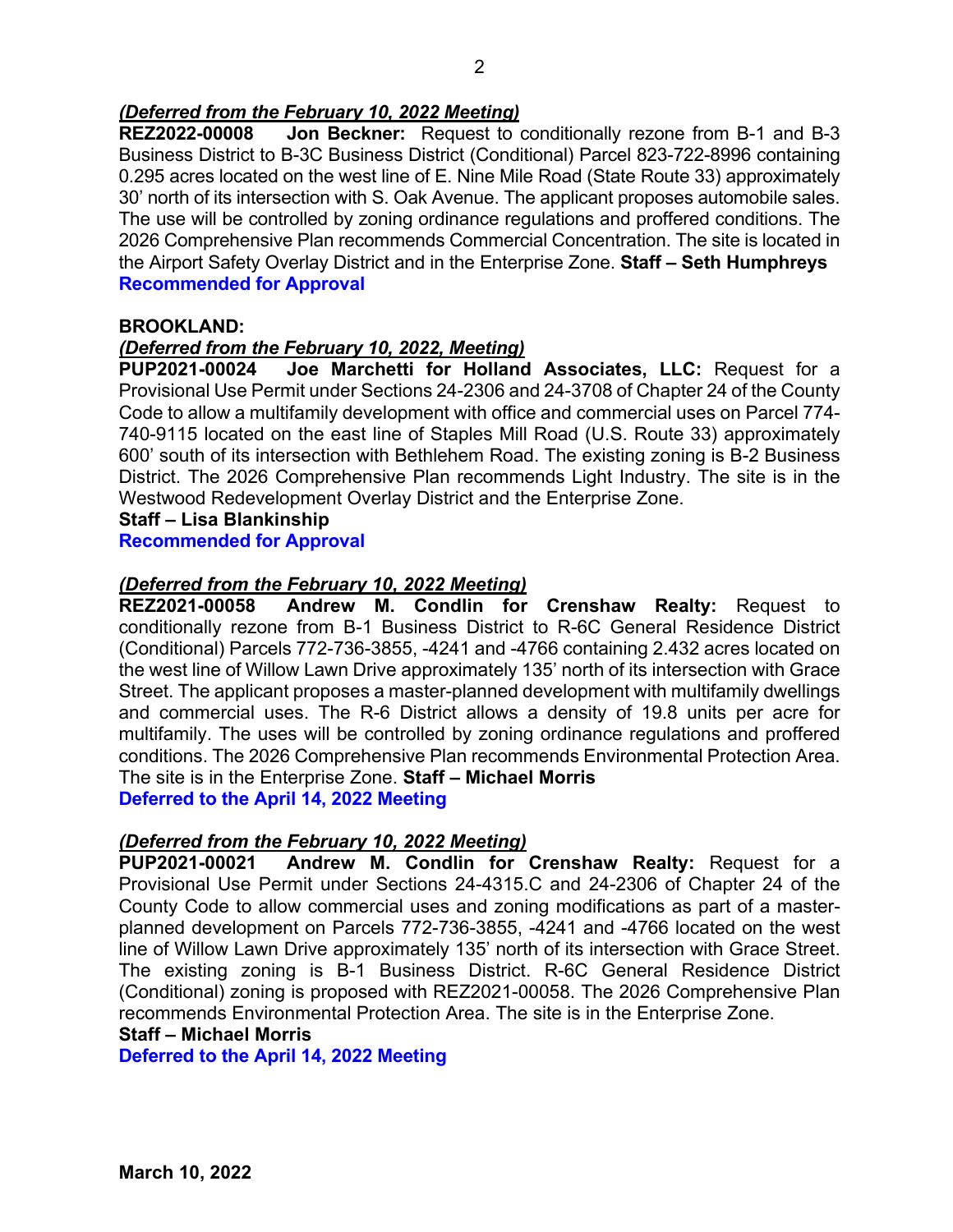## *(Deferred from the February 10, 2022 Meeting)*

**REZ2021-00059 Andrew M. Condlin for Crenshaw Realty:** Request to conditionally rezone from O-2 Office District to R-6C General Residence District (Conditional) Parcels 772-738-5115 and 772-738-6931 containing 1.764 acres located on the west line of Byrd Avenue approximately 150' north of its intersection with Old Richmond Avenue. The applicant proposes a master-planned development with multifamily dwellings and commercial uses. The R-6 District allows a density of 19.8 units per acre for multifamily. The uses will be controlled by zoning ordinance regulations and proffered conditions. The 2026 Comprehensive Plan recommends Office. The site is in the Enterprise Zone. **Staff – Michael Morris**

**Deferred to the April 14, 2022 Meeting**

#### *(Deferred from the February 10, 2022 Meeting)*

**PUP2021-00022 Andrew M. Condlin for Crenshaw Realty:** Request for a Provisional Use Permit under Sections 24-4315.C and 24-2306 of Chapter 24 of the County Code to allow commercial uses and zoning modifications as part of a masterplanned development on Parcels 772-738-5115 and 772-738-6931 located on the west line of Byrd Avenue approximately 150' north of its intersection with Old Richmond Avenue. The existing zoning is O-2 Office District. R-6C General Residence District (Conditional) zoning is proposed with REZ2021-00059. The 2026 Comprehensive Plan recommends Office. The site is in the Enterprise Zone. **Staff – Michael Morris Deferred to the April 14, 2022 Meeting**

## **THREE CHOPT:**

**REZ2022-00002 Nathalie Croft for Markel I Eagle Advisors, LLC:** Request to conditionally rezone from A-1 Agricultural District to R-5AC General Residence District (Conditional) part of Parcels 733-778-7649 and 734-777-3893 containing 47.14 acres located at the southwest intersection of Pouncey Tract Road (State Route 271) and Wyndham West Drive. The applicant proposes a single-family residential development. The R-5A District allows a maximum gross density of 6 units per acre. The use will be controlled by zoning ordinance regulations and proffered conditions. The 2026 Comprehensive Plan recommends Rural Residential, density should not exceed 1 unit per acre. **Staff – Seth Humphreys**

**Recommended for Approval**

#### **FAIRFIELD:**

**REZ2022-00013 Jeffrey P. Geiger for RDK Land Holdings, LLC:** Request to conditionally rezone from R-3 One-Family Residence District, and B-1 Business District to R-6C General Residence District (Conditional) Parcel 787-745-5839 and part of Parcel 787-744-3995 containing 16.712 acres located on the east line of Chamberlayne Road (U.S. Route 301) approximately 250' south of Wilmer Avenue. The applicant proposes a condominium and townhouse development. The R-6 District allows a density of 19.8 units per acre for multifamily and 12 units per acre for townhouses. The uses will be controlled by zoning ordinance regulations and proffered conditions. The 2026 Comprehensive Plan recommends Commercial Concentration and Urban Residential, density should range from 3.4 to 6.8 units per acre. Part of the site is in the Enterprise Zone. **Staff – Michael Morris**

**Deferred to the April 14, 2022 Meeting**